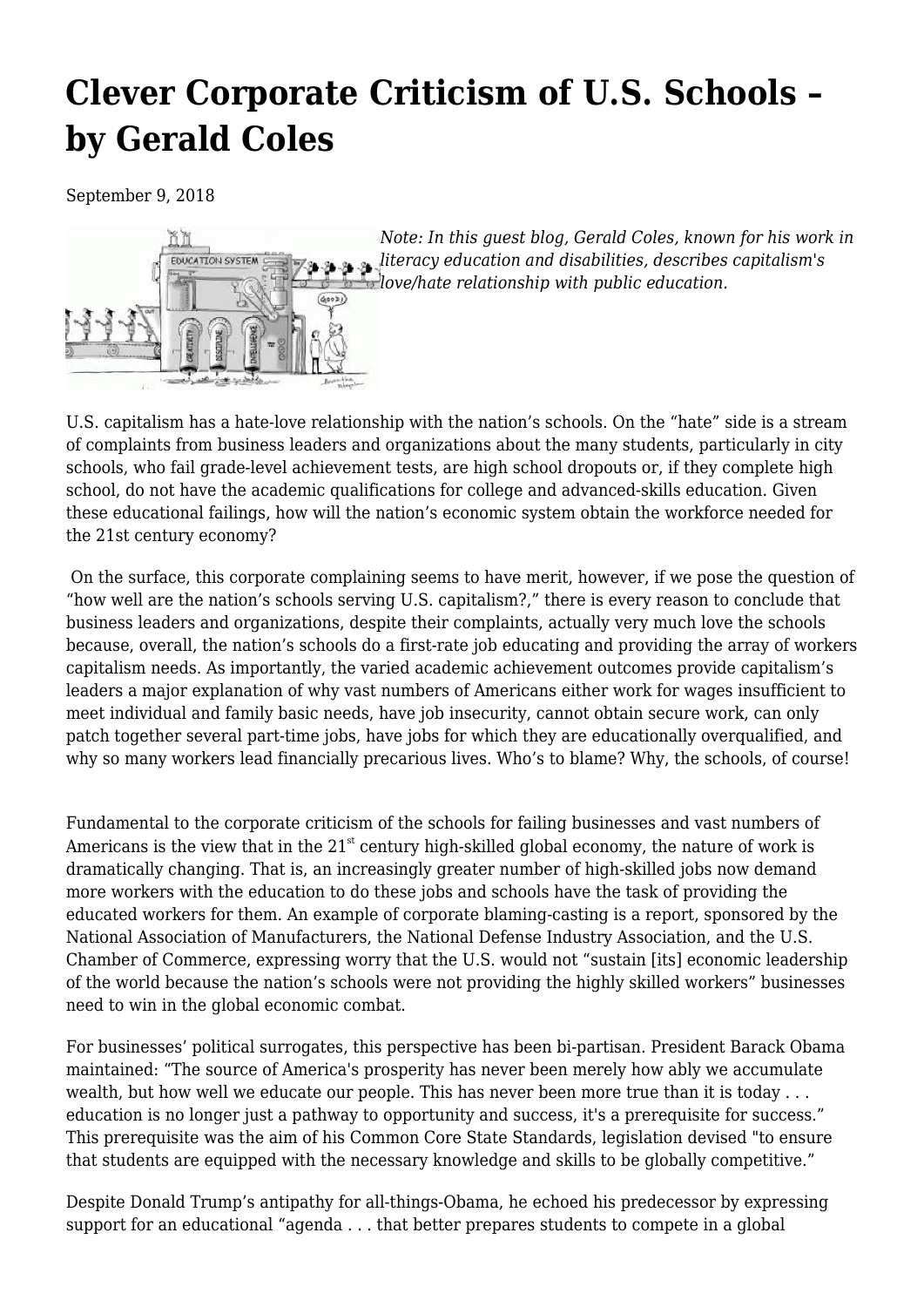economy." Equipping "America's young people with the relevant knowledge and skills that will enable them . . . to compete and excel in lucrative and important [high tech] fields." Echoing her father's vision, Ivanka Trump, "senior advisor" to the President, proposed closing the "growing gap between workforce and business needs and workers' skills" by beginning to teach tech in Kindergarten, thereby putting "our citizens on a pathway to a job."

Strong support for this vision of "education for the  $21<sup>st</sup>$  century economy" has come from national teacher organizations. For example, arguing that new business imperatives underscore the need to fully-fund schools, Randi Weingarten, president of the American Federation of Teachers, asserted that "today's public school teachers are on the front lines of our collective efforts to compete in the global economy." Providing scholarly evidence for this view has been the work of many leading educational scholars, such as Linda Darling-Hammond, who advocated for schools in which all students, especially those living in poverty, have "access to an equitable, empowering education" that will enable them to "thrive in a technological, knowledge-based economy."

## High-Tech Jobs and the U.S. Economy Past and Present

To appraise these purported "21<sup>st</sup> Century" business and employment imperatives, let's look first at the current proportion of high-tech jobs (commonly called STEM–science, technology, engineering, mathematics—jobs) in the U.S. economy. Calculating the proportion of these jobs, the Bureau of Labor Statistics determined that "depending on the definition, the size of the STEM workforce can range from 5 percent to 20 percent of all U.S. workers." Looking at the issue historically, we find that in 1850, around the start of the Industrial Revolution, top-skilled jobs made up about 10 percent of all work. Consequently, using the Bureau of Labor Statistics' generous calculation, we can conclude that the proportion of STEM jobs has doubled, but it has taken over 160 years to do so, and these jobs still represent only a significant minority of overall jobs—particularly if the 20 percent estimate is high.

 With respect to the workforce the schools educate for these high-level jobs, a study by the Economic Policy Institute (EPI), concluded that the "United States has more than a sufficient supply of workers available to work in STEM occupations," thanks to increased student enrollment following forecasts of employment opportunities in these jobs: "For every two students that U.S. colleges graduate with STEM degrees, only one is hired into a STEM job." In computer and information science and in engineering, "U.S. colleges graduate 50 percent more students than are hired into those fields each year." Reviewing the "skills gap crisis," the Boston Consulting Group (BCG), a "global management consulting firm and the world's leading advisor on business strategy," with clients in the world's 500 largest companies, concluded it was "overblown. Putting the "crisis" in broad employment terms, BCG added, "Trying to hire high-skilled workers at rock-bottom rates is not a skills gap."

Looking at the array of current and future work, according to job projections of the U.S. Bureau of Labor Statistics, approximately two-thirds of today's occupations do not require post-secondary education. Although jobs not requiring post-secondary education will decline in the years ahead, by 2022 they will still comprise more than half of all new jobs that are expected to be created. Furthermore, of the thirty occupations with the largest projected employment increase by 2022, *twothirds*—such as jobs in personal health care aides, home health care aides, retail salespersons, food preparation and service workers (which includes fast-food workers), janitors and cleaners, medical secretaries, insulation workers, and construction assistants—will typically not require postsecondary education.

Another illuminating perspective is to compare STEM jobs in the 1950s with the present. In the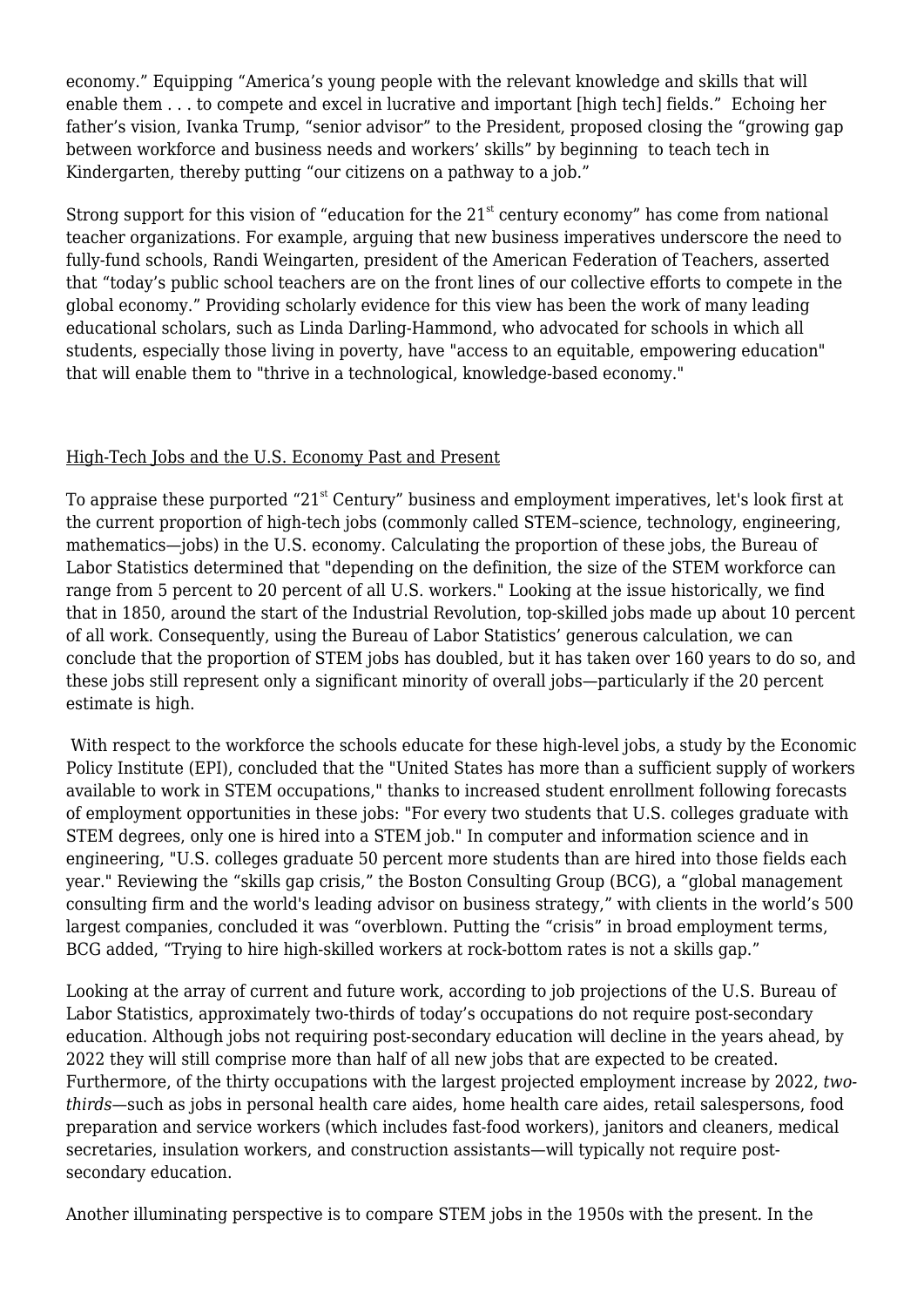1950s, STEM jobs were about 15 percent of all jobs, a proportion that continued into the 1960s. Yet despite this relatively modest percentage, those years were a time when good-paying jobs expanded across the economy and the long-hailed U.S. "middle class"—defined as having a good wage, a house, vacation time, some savings, a retirement pension—was built. And profits accumulated as well. When Trump demands we "make America great again," that is the time to which he looks back.

 However, given these relatively modest percentages of STEM jobs that persisted over decades and up to the present, why is it that now there is the corporate insistence that if American workers are to survive in the new economy, they must acquire advanced skills (STEM) education. In other words, between the height of the American Dream years—the 1950s and 1960s—and now, the percentage difference in STEM jobs has been about 5 percent, and perhaps less. Is it really possible that with just 5 percent fewer STEM jobs, the age of the American Dream was built? Or, looking at the other side of the equation, how can we explain that the middle class was built with 85 percent non-STEM jobs, yet presently the middle-class is collapsing with about 80 percent non-STEM jobs?

One major answer lies in the difference in organized labor then and now, and in the forbidden phrase: labor's "class struggle." Consider manufacturing jobs. Although there are not as many manufacturing jobs now as then—currently, there are slightly more than 12 million such jobs in the United States, compared with about 15–16 million in the 1950s—today's 12 million or so manufacturing workers should, by themselves, demonstrate an area of employment through which, as before, the American Dream could be reached. In other words, shouldn't the mantra be, "If you get a STEM education or a manufacturing job, life can be good (or, at least somewhat economically secure)?" The answer, unfortunately, is no, because, as a study by the National Employment Law Project illustrates, today's manufacturers can pay workers deficient wages, so why should they pay them more? In the 1950s, economist Robert Reich calculates, manufacturing job wages were significantly higher than the average wage: "Fifty years ago, when General Motors was the largest employer in America, the typical GM worker got paid \$35 an hour in today's dollars." Wages for manufacturing jobs have continued to drop over the decades, however, with many manufacturing jobs now paying less than a living wage. Currently, the median wage in manufacturing is \$15.66 an hour, with approximately one-quarter of manufacturing workers earning less than \$12/hour., and many earning just \$10–\$11/hour. For example, General Electric workers in Louisville, Kentucky, earn \$13/hour making electric water heaters. Remington, the gun company, pays workers \$11/hour in its Alabama manufacturing facilities.

## Serving Capitalism Well

Why does corporate America actually love the nation's schools? Given U.S. capitalism's control of the American economy, the economic system's educational needs are best served by ensuring that the nation's school achievement does not get out of hand; that is, schools cannot become too successful in producing well-educated graduates for purported but nonexisting vast number of STEM jobs. To accomplish this, the corporate successful answer is a simple one: Just provide enough funds to maintain the educational system that overall currently serves the economy well; ensure that taxpayers fund most of the schooling serving businesses; do not fully fund schooling for those poor or marginally poor American youth whose futures will fit well with the present and future jobs that will be predominant in the economy, namely, fast food, simple service, basic health care, low-skilled factory work; maximize profit by not contributing more to the public good than is absolutely necessary for business needs; and pay workers as little as possible, maintaining that the work and wages are commensurate with their educational levels and skills.

Were the schools as a whole not serving the economy well, we can be certain that the nation's major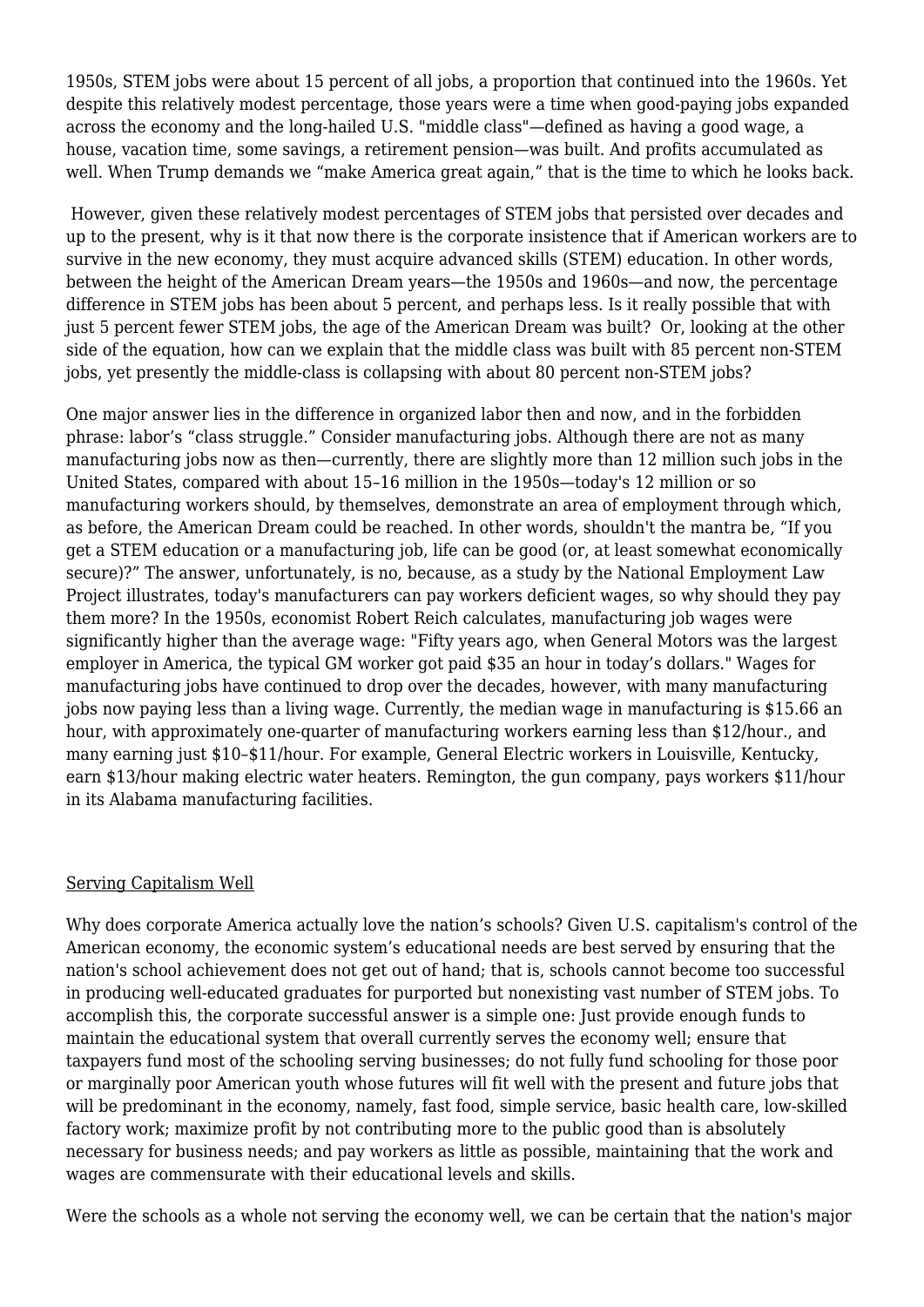corporations, such as Walmart, Dow Chemical, Goldman Sachs, Chevron, Microsoft, IBM, and Apple would be focused on duplicating the best educational outcomes in STEM education by providing schools with additional tax funds from the more than a trillion dollars these corporations have stashed in offshore tax havens. Similarly, were these corporations concerned that not enough poor children were being properly educated to meet employment needs, we should not doubt that some of these unpaid taxes would have made their way into these children's lives.

## What To Do?

Blaming schooling, teachers and students turns the nation's focus away from the reality of the array of jobs available and from U.S. capitalism's numerous ways for extracting ever-greater profits, such as paying the lowest wages here and abroad, reducing or eliminating an array of job benefits, outsourcing work, and creating an ever-growing temporary workforce. While all the blame is foisted on teachers, students, and Americans generally, the "failure of education" ideology is meant to keep the eyes of Americans on one message: YOU are responsible for yourself; getting a decent job and having a decent income depends solely on YOU; and if YOU don't have a good job and income it's because YOU haven't had the right kind of education, for which educators are to blame. Your problem is not a consequence of corporate policy, corporate greed, and corporate attacks on the public good, not a problem of how wealth is acquired and used. YOU and your teachers are the problem, and most of all, you are a problem for American business and America because YOU have failed to become part of the skilled workforce these businesses and the nation need.

Teacher organizations, parents and older students must face the reality of never obtaining the reforms demanded because the schools are serving the capitalism well although capitalism is not serving vast numbers of people well. Consequently, it is imperative for teacher organizations and other social justice groups concerned with education to begin creating an opposition that explains how educational achievement is primarily contingent on what the economic system needs, which is far different from what American workers and families need. That is, schools serving capitalism well is not fully the same as serving all children and young people well. With respect to the curriculum, these organizations need to take up the very difficult but necessary task—surely a task that will meet strong corporate resistance-of insisting that "education" for the "21 $^{\rm st}$  century economy" is a legitimate goal, but that "education" must include comprehensive study of the actual working of that economy.

 At the present time there has been an increased, critical spotlight on capitalism. "Capitalism" is no longer the word that cannot be uttered. For example, inquiring about American views on capitalism and socialism, Gallup Poll found that a substantial percentage of Democrats/Leaners (57%) had a more positive view of socialism than of capitalism, with the most positive view expressed among Americans 18 to 29. While Americans overall have a positive view of capitalism, the rating has declined over the last eight years, positive rating the lowest since 2010. Again, most significantly, public conversations about "capitalism's" benefits and harms are increasingly in public and political discourse. Recently, for example, Senator Elizabeth Warren introduced of the "Accountable Capitalism Act," which raises questions about the interests corporations serve. Education activist organizations might do well working to create similar legislation.

 The time is overripe for teacher organizations to frame schooling and school reforms within the context of that-which-must-be-named. Only by doing beginning to explain within this context how schools as a whole serve capitalism and why capitalism resists reforms and funds for reforms that would better educate more students, will teachers' organizations begin to acquire a more successful leadership role in improving young people's education, lives and futures.